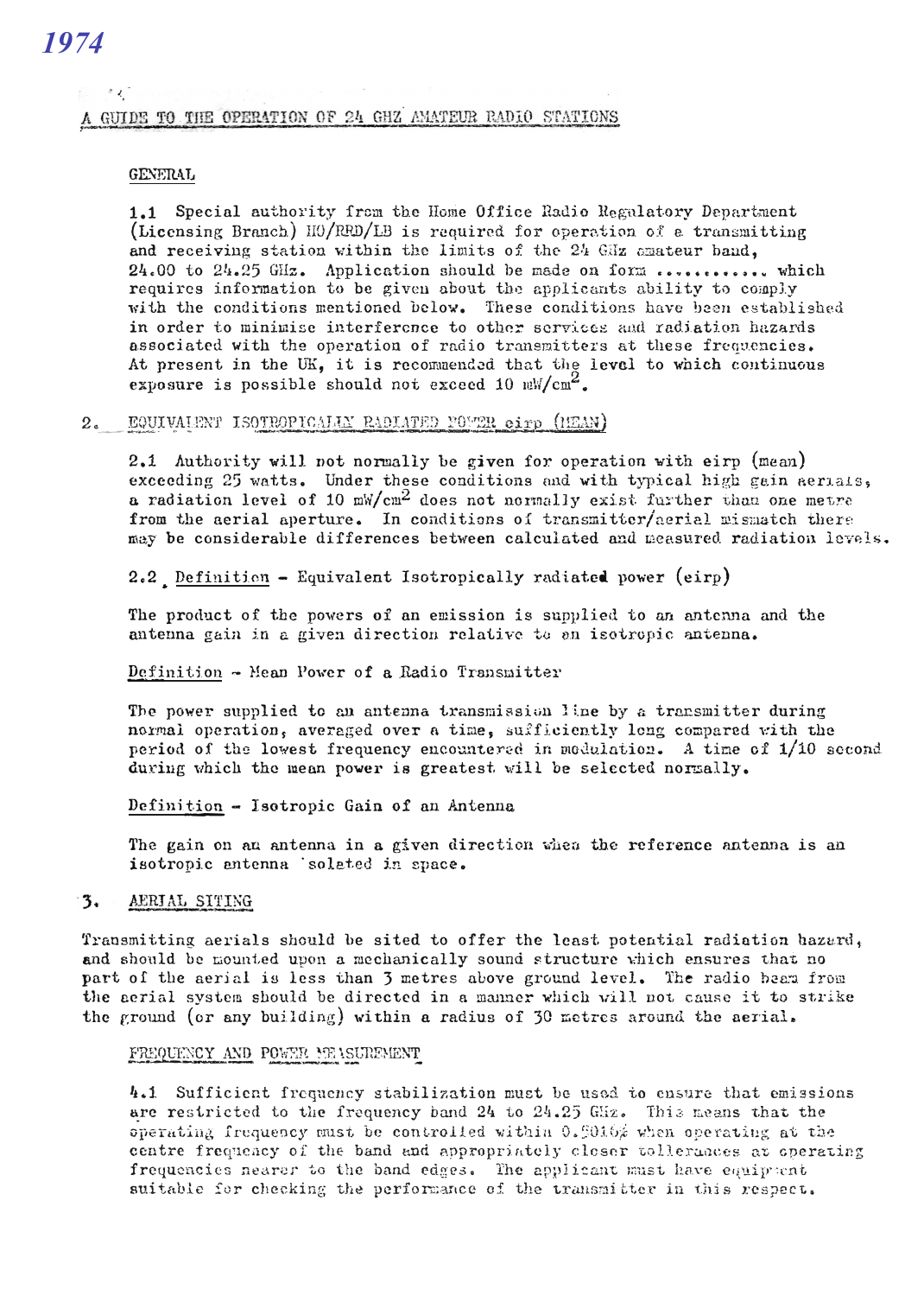4.2 Antenna gain may be assessed by measurement or from design data. Power Output of the transmitter may be measured using a suitable power .meter, or may be assessed from the de power input to the final stage if the conversion efficiency is lmown.

4.3 Both frequency and power measurements should be referred to recognised UK measuring standards.

#### 5 HARMONIC AND SPURIOUS RADIATION

5.1 ·It is a condition of all Amateur (transmitting) licences in the UK that transmissions shall not cause undue interference, and that care must be taken to minimize harmonic and spurious radiations. Applicants must have equipment suitable for checking the levels of such radiations up to the second hannonic.

HOME OFFICE RADIO REGULATORY DIVISION JULY 1974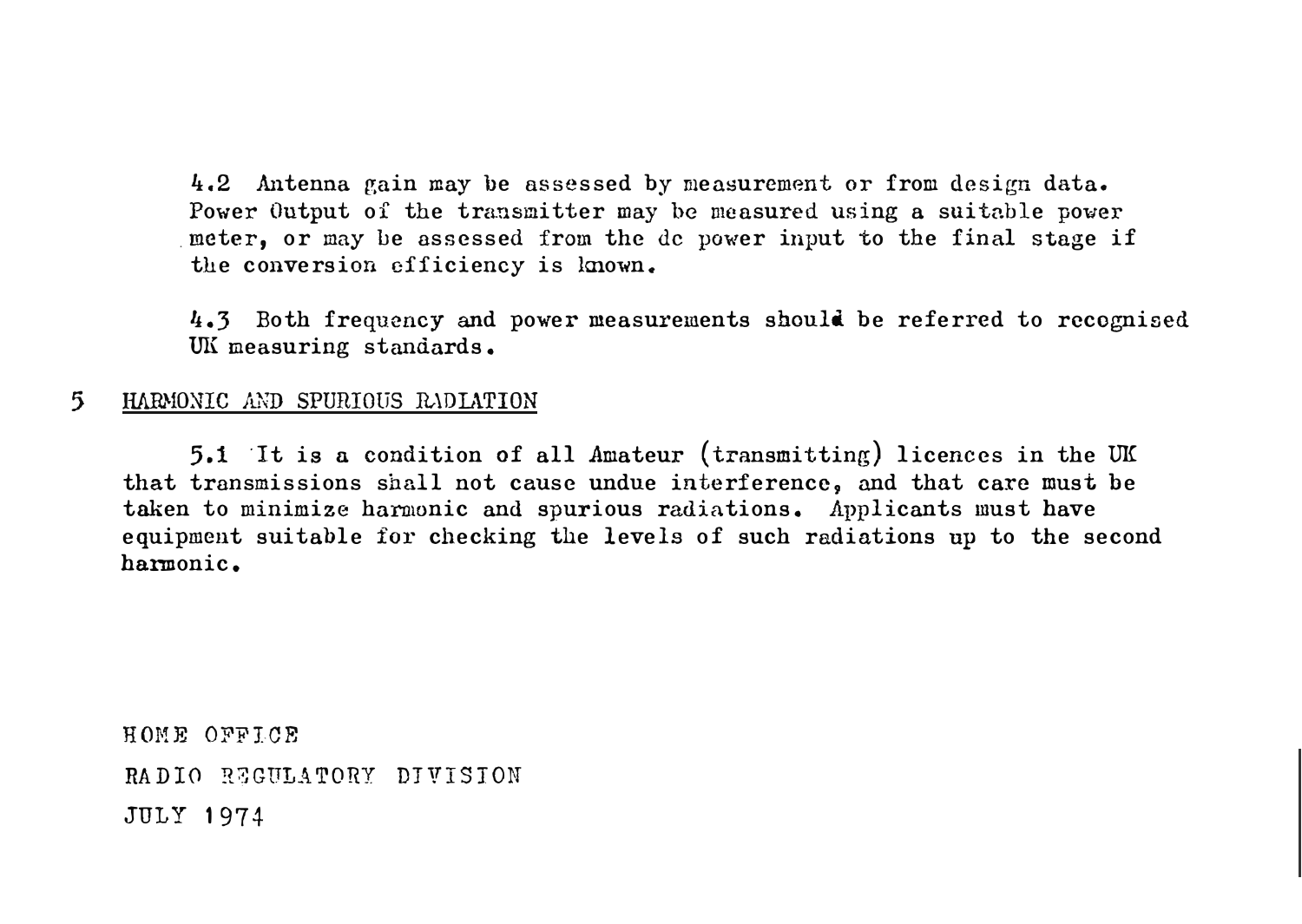*1976*

**HOME OFFICE (** 

RADIO REGULATORY DIVISION

RADIATION HAZARD CERTIFICATE

I certify that with regard to the risk of possible radiation hazard, having consulted the manufacturer of the wireless sending and receiving apparatus, that

(A) the field strength around the station(s) will nowhere exceed  $10 \text{ m}\sqrt[n]{\text{cm}^2}$  and that there will be no radio - frequency radiation hazard to the bealth of members of the public or to electronic explosive devices made safe for transit in a field of  $10 \text{mW/cm}^2$ 

**or** 

I undertake to ensure that

(B) the recommendations conce�ning the Safety Precautions Relating to Intense Radio-Frequency Radiation as set out in the associated to Intense Radio-Frequency Radiation as set out in the associated<br>Memorandum will be followed and that specifically, members of the public will be excluded from any area in which the field strength may exceed  $10m\frac{W}{cm}$ .

Delete statement A or Bas appropriate.

I have retained a copy of this certificate and the memorandum about safety precautions relating to intense radio-frequency radia'ion.

Signature

Position held

Name of company

Date